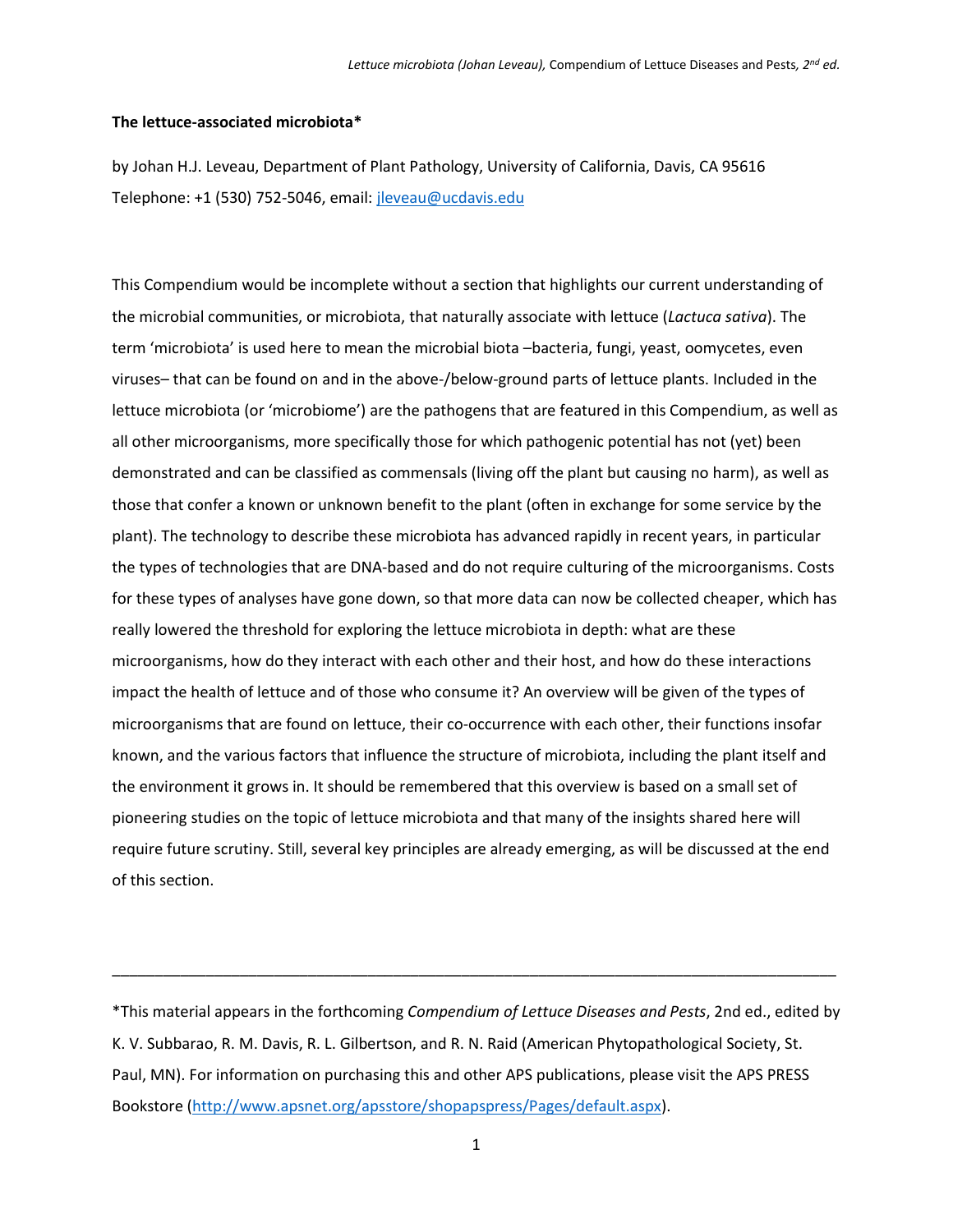#### **1. Population size, structure, and function of lettuce microbiota**

Many protocols exist for describing the size, structure, and function of microbial communities that associate with lettuce (and other plants). Most start out with the washing of leaf or root material in a suitable buffer to isolate microorganisms from the plant surfaces, followed by transfer of these microorganisms to nutrient broth or agar (culture-dependent approaches) or extraction of microbial DNA, RNA, or protein (culture-independent approaches). Sometimes, washing is replaced by surface swabbing (e.g. for leaves) or by maceration of the plant tissue (e.g. to analyze the endophytic microbial communities, i.e. those that reside inside the plant tissue, including viruses). Important to note is that culture-dependent and -independent methods can differ dramatically in their representation of the microbial community, both in terms of size and composition. For example, estimates of bacterial population sizes on leaf surfaces of field-grown lettuce were 10 to 1,000 times smaller based on agar plate counts than on DNA-based measurements of the number of copies of the 16S ribosomal RNA gene [\(Rastogi et al., 2010\)](#page-10-0). There are several explanations for this difference. The first is that not all bacteria retrievable from lettuce leaves are able to utilize the nutrients provided in the agar plates, and so not all will grow, make a colony, and be included in the count. Secondly, some bacteria might be in a so-called 'viable but not culturable' ('VBNC') state that precludes them from growing at all, regardless of the medium. A third possibility is that some of the single colonies on the agar plate represent outgrowth from more than one bacterial cell, e.g. a bacterial aggregate that was not properly broken up into individual cells after it was washed from the lettuce leaf. Together, these three explanations clearly warn of limitations to culture-dependent approaches, as they tend to underestimate microbial population size and diversity on plants. However, culture-independent approaches are not perfect either: the fact that many bacteria carry more than one copy of the 16S ribosomal RNA gene on their genome can lead to overestimation of population size and misrepresentation of community structure. What all this suggests is that a survey of lettuce microbiota should probably combine both culturedependent and -independent approaches.

Much of the microbial data collected from lettuce to date suggests that different parts of a lettuce plant, e.g. leaves versus roots, represent very different habitats that feature significantly different microbial communities. While some microbial taxa can be found in both habitats (as true generalists, or as contaminants, for example soil particles on leaves), most taxa appear to be unique to either leaves or roots [\(Ibekwe and Grieve, 2004;](#page-9-0) [Zwielehner et al., 2008;](#page-10-1) [Erlacher et al., 2014\)](#page-9-1). In the next two subsections, leaf and root communities will be discussed separately, before dedicating sections 2, 3, and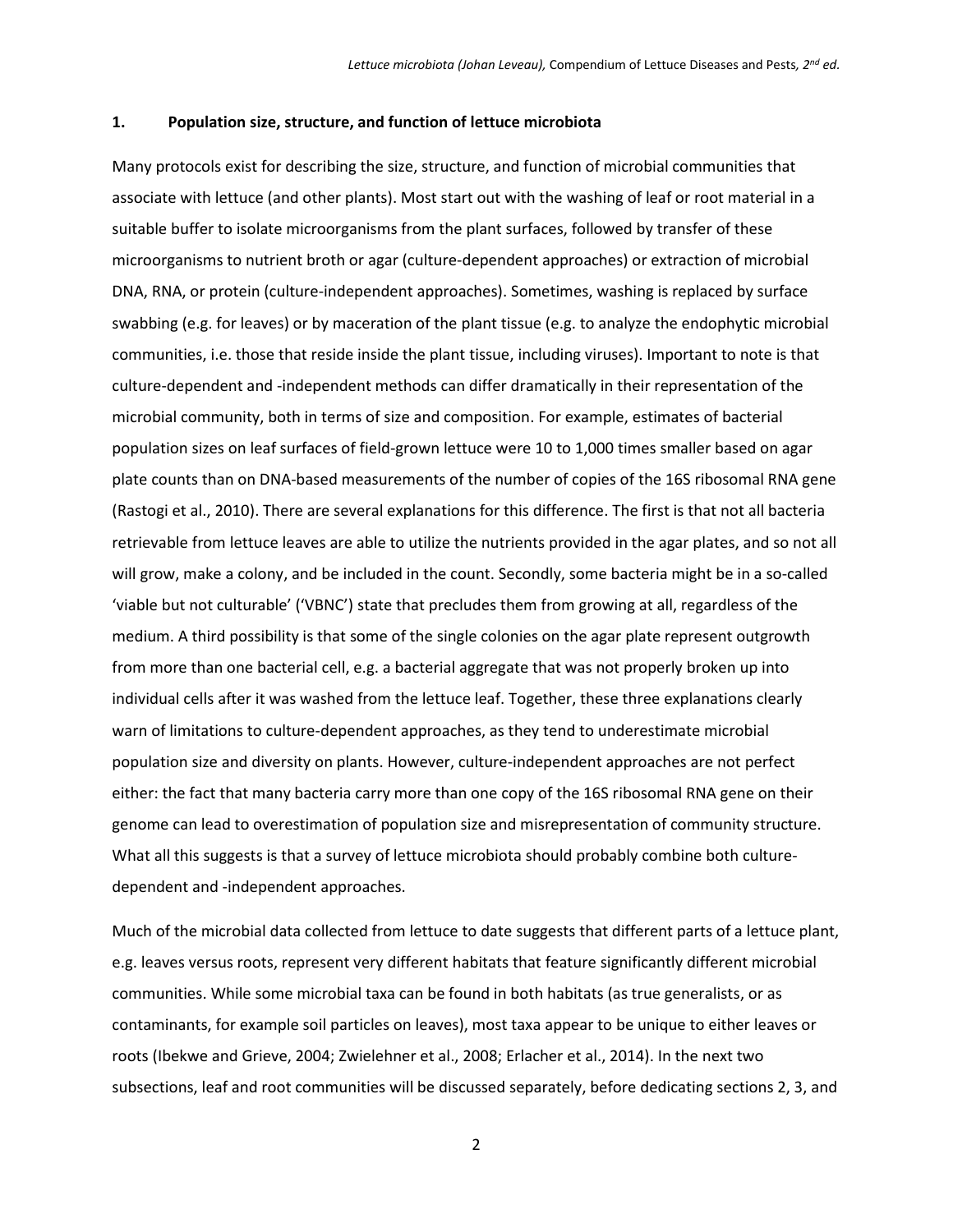4 to a more detailed description of the various factors that impact the size, structure, and function of microbial communities on lettuce.

#### **1.1 Leaves**

On lettuce leaves, population sizes of culturable bacteria range anywhere between  $10^3$  and  $10^8$  colonyforming units per gram of plant tissue [\(Hunter et al., 2010;](#page-9-2) [Rastogi et al., 2010;](#page-10-0) [Rastogi et al., 2012;](#page-10-2) [Jackson et al., 2013;](#page-9-3) [Williams et al., 2013\)](#page-10-3). Estimates like these vary greatly between field-grown, laboratory-grown, and store-bought samples [\(Jackson et al., 2013\)](#page-9-3) and depend on whether bacteria were washed from the leaf surface or extracted from inside the leaf tissue [\(Jackson et al., 2013\)](#page-9-3). The most commonly found taxa among culturable bacteria from lettuce leaf surfaces are *Pseudomonas*, *Pantoea*, *Arthrobacter*, *Flavobacterium*, *Acinetobacter*, and *Bacillus* [\(Jackson et al., 2013;](#page-9-3) [Dees et al.,](#page-9-4)  [2015;](#page-9-4) [Medina-Martinez et al., 2015\)](#page-10-4). Of these, *Pantoea* is of particular interest: members of this genus belong to the family Enterobacteriaceae and are typical leaf-dwellers, commonly found on the foliage of many plant species besides lettuce, including trees. However, *Pantoea* is also classified, together with its cousin *Erwinia*, as a 'coliform', a term that is often (and unfortunately) misinterpreted. The best-known coliforms are the fecal ones like *Escherichia coli* (*E. coli*): these reside in the gastrointestinal tract of humans and animals, and are therefore good indicator organisms for fecal contamination of drinking water, raw meat, leafy greens and other produce. Fecal coliforms, however, are only a subset of all coliforms; the others, including *Pantoea*, are called non-fecal or environmental coliforms. These are ubiquitous in soil, on plants, and in other natural habitats. Obviously, the distinction between environmental and fecal coliforms is important (and regrettably not always made, see for example the March 2010 issue of Consumer Reports Magazine): a positive outcome of a 'total coliform' test (which does not make the distinction between fecal and environmental) does not necessarily signify a fecal contamination event and will require further testing. Contamination of lettuce with human pathogens such as *E. coli* is a food safety issue and a topic that is discussed in greater detail elsewhere in this Compendium.

Many of the culturable bacteria that are found on lettuce leaves also show up in culture-independent analyses. *Pseudomonas* and Enterobacteriaceae such as *Pantoea* are among the most abundant and consistently identified bacterial taxa by this method [\(Zwielehner et al.,](#page-10-1) 2008; [Hunter et al., 2010;](#page-9-2) [Ibekwe](#page-9-5)  [et al., 2010;](#page-9-5) [Rastogi et al., 2012;](#page-10-2) [Leff and Fierer, 2013;](#page-10-5) [Williams et al., 2013;](#page-10-3) [Dees et al., 2015\)](#page-9-4). Other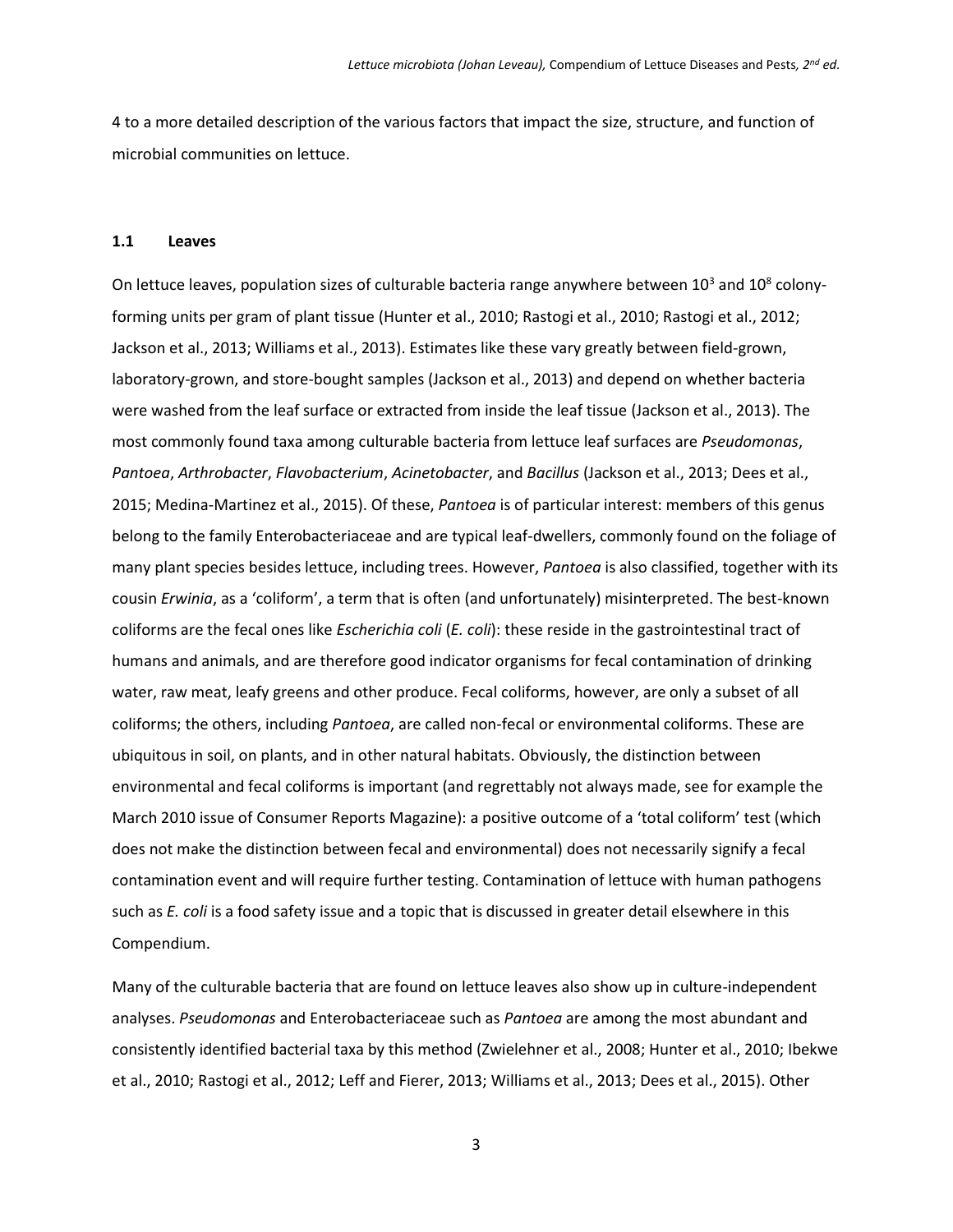taxa include *Sphingomonas*, *Bacillus*, *Arthrobacter*, *Massilia*, and *Leuconostoc*. The latter belongs to a group of so-called lactic acid bacteria (LAB). Some LABs have been shown to confer health benefits to humans, for example as probiotics. The finding of *Leuconostoc* species on lettuce leaves has therefore led some [\(Zwielehner et al., 2008\)](#page-10-1) to speculate about the contribution of leaf-associated microbiota to the health benefits of raw lettuce consumption.

It is not uncommon for DNA-based profiles of leaf microbiota from field-grown and store-bought lettuce [\(Rastogi et al., 2012;](#page-10-2) [Jackson et al., 2013;](#page-9-3) [Leff and Fierer, 2013\)](#page-10-5) to show the presence of bacterial genera (*Pseudomonas*, *Xanthomonas*, and *Pectobacterium*) that include known foliar pathogens. However, most of today's DNA-based methods are not of sufficient resolution to unambiguously confirm, without additional tests [\(Rastogi et al., 2012\)](#page-10-2), whether they are nonpathogenic representatives of these genera or representatives with true pathogenic potential towards lettuce, such as *Pseudomonas marginalis* pv *marginalis* (marginal leaf blight), *Pseudomonas cichorii* (varnish spot), *Xanthomonas campestris* pv *vitians* (bacterial leaf spot), and *Pectobacterium carotovorum* subsp *carotovorum* (soft rot).

# **1.2 Roots**

Estimates for the size of microbial populations on lettuce roots differ greatly and depend on multiple factors, including soil type and choice of analysis (i.e. culture-dependent or -independent). Population sizes may vary along the length of a single root, and are typically larger in the rhizosphere than in the bulk soil [\(Maloney et al., 1997\)](#page-10-6). This phenomenon is called the 'rhizosphere effect' and is linked to the exudation of plant compounds into the soil surrounding the roots. A meta-analysis of recent literature on the bacterial biota of lettuce roots reveals consistent association with *Pseudomonas* species, although many other genera have been identified as well [\(Ibekwe and Grieve, 2004;](#page-9-0) [Erlacher et al.,](#page-9-1)  [2014;](#page-9-1) [Krober et al., 2014;](#page-9-6) [Cardinale et al., 2015\)](#page-9-7). Compared to bulk soil, the soil surrounding roots tends to show an enrichment of genera that efficiently utilize these root exudates [\(Schreiter et al., 2014b\)](#page-10-7). Root endophytic communities (those inside the root tissue) are much less diverse than the ones associated with the root surface [\(Scherwinski et al., 2008\)](#page-10-8), suggesting that only a fraction of rhizosphere microorganisms are able or allowed to make it into the plant root tissue.

Few studies have been dedicated to the functional (rather than structural) diversity of microbial communities of the lettuce rhizosphere. Most noteworthy is an analysis that involved the DNA sequencing of the entire genome ('metagenome') of the root-associated microbiota [\(Krober et al., 2014\)](#page-9-6)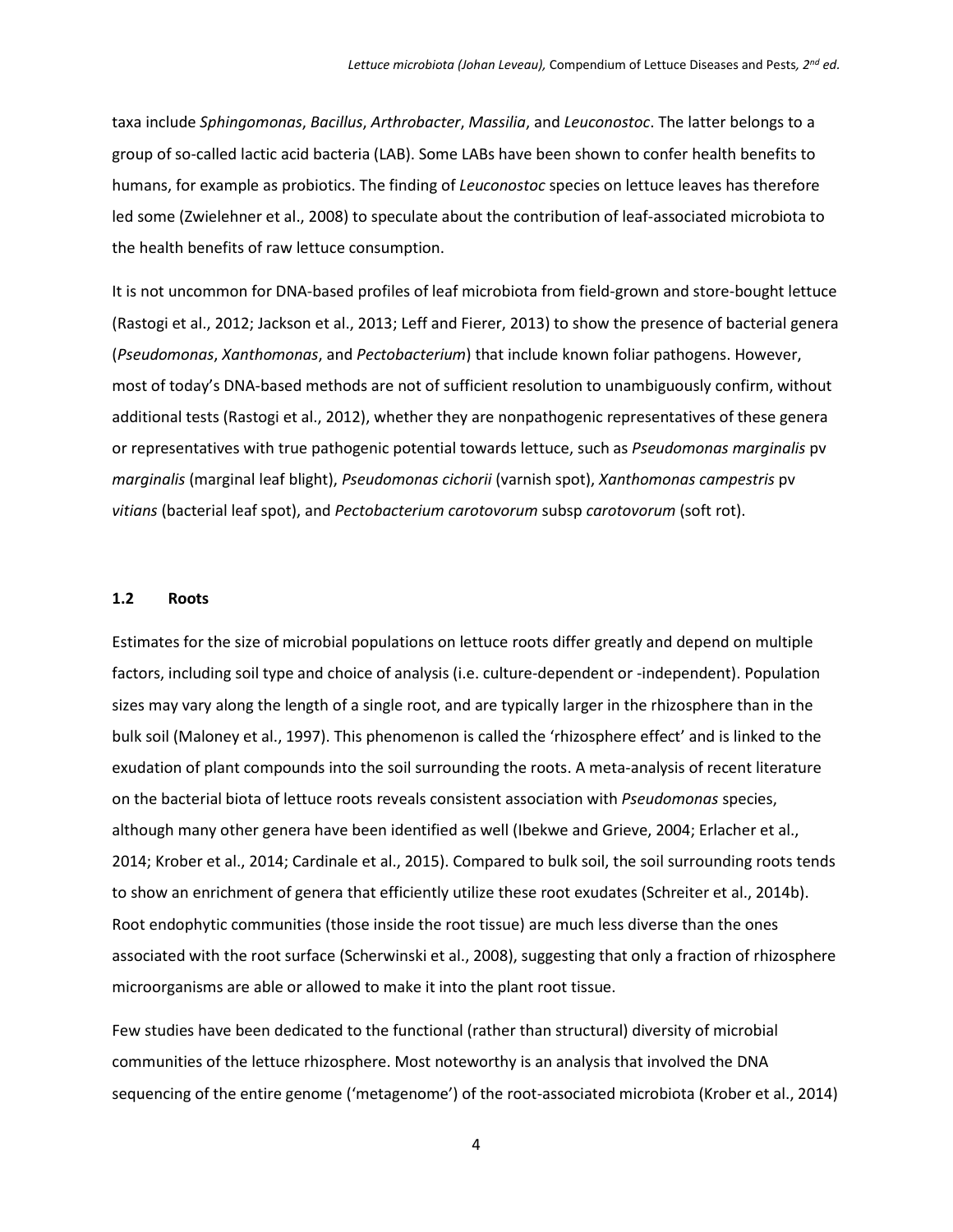to provide first insights into the adaptations that allow bacteria and fungi to survive and thrive in the lettuce rhizosphere, including adaptations such as ammonia assimilation, stress resistance, amino acid metabolism, and production of antimicrobial compounds. More targeted approaches towards functional diversity have revealed differences between rhizosphere and bulk soil in the abundance of genes coding for proteases and alkaline phosphatases [\(Sakurai et al., 2007;](#page-10-9) [Sakurai et al., 2008\)](#page-10-10) and a higher ratio of copiotrophic (growing in high carbon environments) to oligotrophic (growing in low carbon environments) bacteria at the root tip than at the root base [\(Maloney et al., 1997\)](#page-10-6). The latter is consistent with the exudation of carbon compounds by the lettuce root tips.

# **2. Plant species, cultivar, age and growth**

From studies that compare the microbial community structure of lettuce and other plants grown or collected under similar conditions, it appears that there is such a thing as a lettuce-specific microbiota. Rhizosphere bacterial communities of lettuce are clearly different from those of other plants (zucchini, wheat, pumpkin, sweet pepper, tomato) grown under identical conditions, either in soil or hydroponically [\(Khalil et al., 2001;](#page-9-8) [Pritchina et al., 2011\)](#page-10-11). Bacterial communities on store-bought lettuce look very dissimilar to those retrieved from other produce types (sprouts, tomatoes, peppers, strawberries, apples, peaches, grapes, mushrooms), including spinach [\(Leff and Fierer, 2013\)](#page-10-5). Differences were also seen between phyllosphere communities of field-grown lettuce and another leafy green, *Diplotaxis tenuifolia* or perennial wall-rocket [\(Dees et al., 2015\)](#page-9-4). Even the wild ancestor of lettuce –*Lactuca serriola*– showed different microbial profiles on its leaves [\(Hunter et al., 2010\)](#page-9-2) and roots [\(Cardinale et al., 2015\)](#page-9-7) compared to modern *L. sativa* cultivars. Furthermore, leaf microbiota from different lettuce accessions grown under similar conditions revealed cultivar-dependent differences in bacterial diversity [\(Hunter et al., 2010;](#page-9-2) [Dees et al., 2015\)](#page-9-4). Those differences correlated strongly with leaf characteristics such as morphology, levels of soluble carbohydrates, and phenolic compounds. This is interesting, because many of these characteristics are genetically determined, which led some [\(Hunter](#page-9-2)  [et al., 2010\)](#page-9-2) to suggest that the structure and function of lettuce microbiota could be a target in lettuce breeding. The difficulty (and challenge for the future) is that we know too little still about the correlation between microbial community composition and benefit to the plant to know what microbiota to breed for.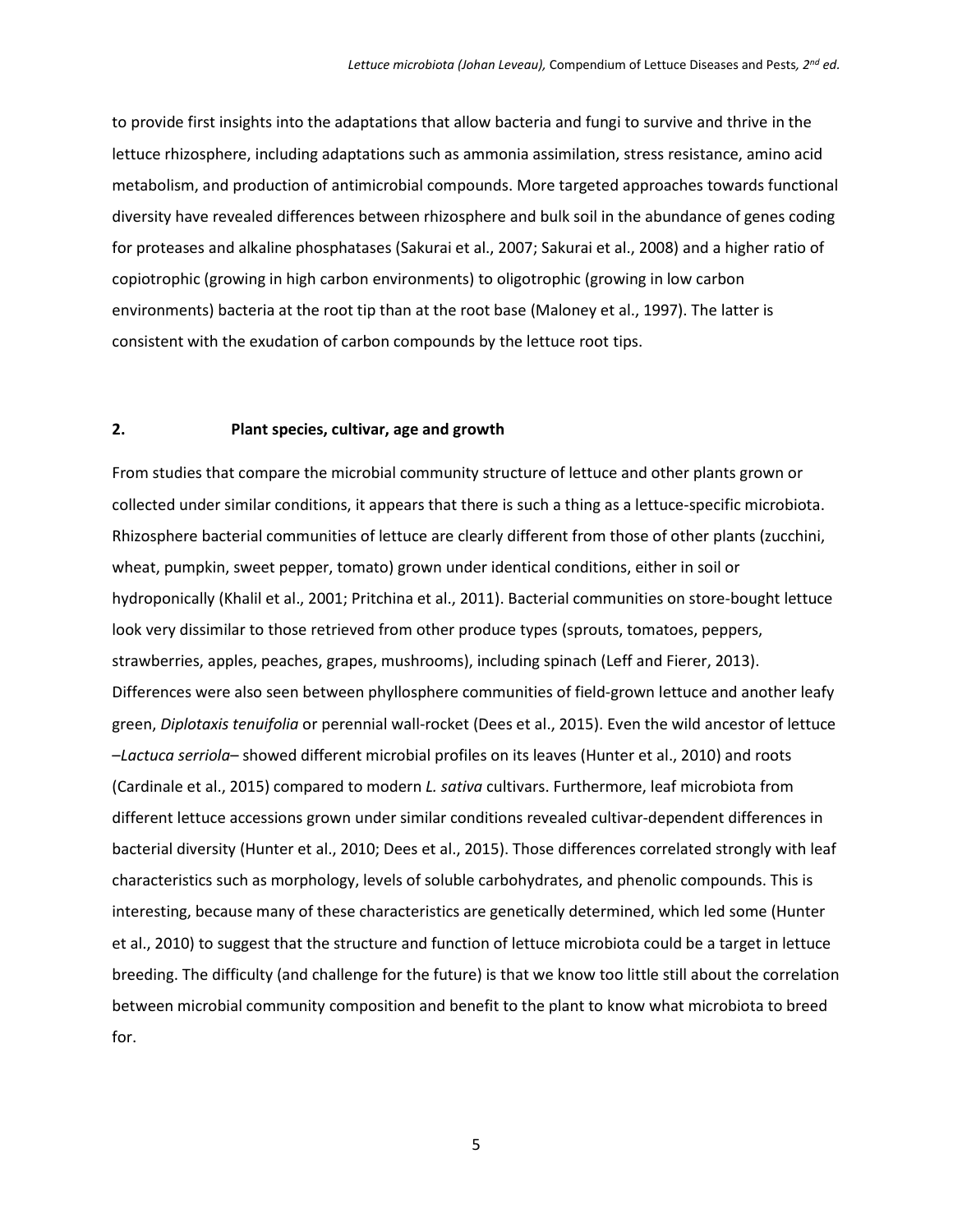A key point about the plant genotype as a driver of microbial diversity is that while its effect can be demonstrated in carefully designed experiments, it is readily overruled by other factors, including environment [\(Rastogi et al., 2012\)](#page-10-2). Another point is that plant genotype is not a static driver: in the course of a single growing season or cycle, as the plant grows and matures and different parts of the genotype are expressed, microbial community structures on above- or belowground parts of lettuce may change considerably [\(Scherwinski et al., 2008;](#page-10-8) [Williams et al., 2013;](#page-10-3) [Schreiter et al., 2014b\)](#page-10-7). On roots, bacterial diversity tends to increase over time [\(Ibekwe et al., 2010;](#page-9-5) [Krober et al., 2014\)](#page-9-6), possibly due to a richer repertoire of rhizosphere exudates. On leaves, bacterial diversity generally decreases in the period between planting and harvest [\(Dees et al., 2015\)](#page-9-4), which may be explained by domination of a few phyllosphere-competent bacterial taxa, for example the Enterobacteriaceae, over taxa that depend on immigration from the air rather than growth on the leaf.

# **3. Impact of location, climate, and season**

It is rather straightforward to assume that factors like location, climate, and time of year all have an effect on the microbial communities that associate with the roots and leaves of lettuce plants. It is not quite so simple, however, to experimentally determine the impact of each of these factors individually, as it is not always easy to uncouple them from each other: different locations may have different climates, and different times of year (spring, summer, fall, and winter) are likely to feature different weather patterns even at the same location. That makes it hard to interpret observed impacts of season (summer vs autumn) or year (e.g. same field sampled in subsequent years) on microbial community composition [\(Zwielehner et al., 2008;](#page-10-1) [Rastogi et al., 2012;](#page-10-2) [Williams et al., 2013\)](#page-10-3). Another consideration is that location, climate, and time of year can impact leaves and roots differently in terms of 1) inoculum (e.g. soil or air serving as sources of microorganisms to colonize the plant), 2) inoculation (e.g. weather phenomena such as wind that deliver airborne microbes to the foliage), and 3) incubation (e.g. temperature or moisture content of air and soil, which impacts the growth of microorganisms on the plant surface). These points should be kept in mind when interpreting data on lettuce microbiota and the impact of location, climate, and season.

Clear differences have been shown between rhizosphere microbiota from plants grown on different soil types, either in the field [\(Scherwinski et al., 2008\)](#page-10-8) or in the greenhouse [\(Ibekwe and Grieve, 2004\)](#page-9-0). Differences in community composition are also apparent among bulk soil samples from fields in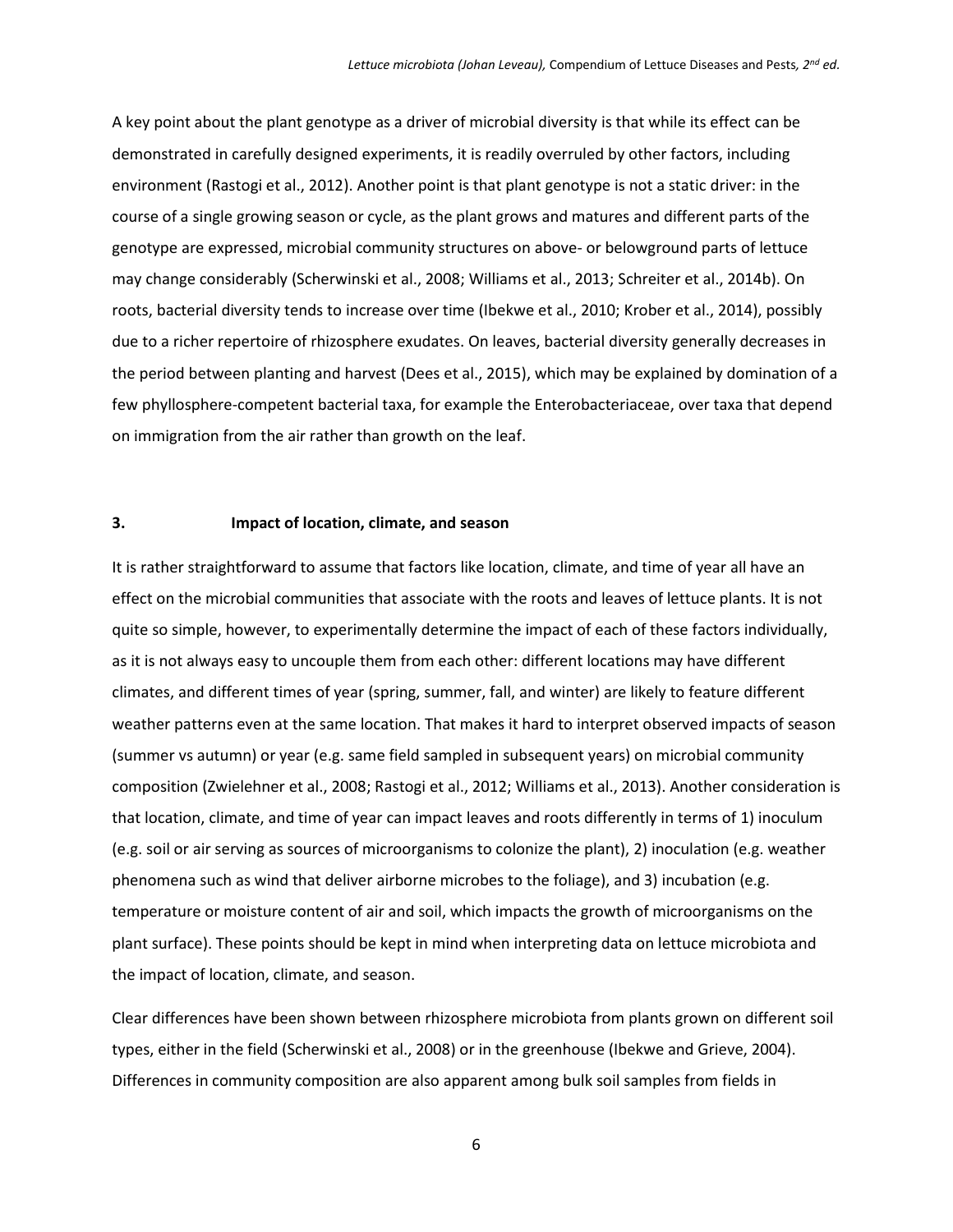different locations [\(Schreiter et al., 2014a;](#page-10-12) [Schreiter et al., 2014b\)](#page-10-7) which suggests that lettuce roots get colonized by microorganisms that are only a subset of whatever the soil in which the plants are growing is able to offer. This soil-dependent location effect evokes the idea of 'microbial terroir': a local, indigenous microbial soil community, with a unique composition (and possibly function) that impacts plant health, yield, and quality, preferably in a positive way. A 'location effect' has also been demonstrated for lettuce leaves, even when the plants belong to the same lettuce cultivar [\(Rastogi et](#page-10-2)  [al., 2012\)](#page-10-2). This suggests a rather strong impact of location, further evidenced by the finding that lettuce plants grown in the lab carry remarkably smaller and less diverse bacterial communities on their leaves than plants from the field [\(Williams and Marco, 2014\)](#page-10-13). This phyllosphere 'location effect' may have different underlying causes, one of which is that different environments (e.g. the lab versus the field) represent different sources of airborne bacteria that serve as inoculum for what can be found on the leaves. A good illustration of the atmosphere as a source of foliar microorganisms is the dramatic change in bacterial community composition when a dust storm hits a lettuce field [\(Rastogi et al., 2012\)](#page-10-2). Other weather phenomena were shown to differentially impact members of the lettuce leaf microbiota [\(Medina-Martinez et al., 2015\)](#page-10-4). For example, temperature impacted both *Pseudomonas* and coliforms such as *Pantoea*, but radiation, rainfall and wind impacted *Pseudomonas* more than it did *Pantoea*, while relative humidity had a greater effect on *Pantoea* than on *Pseudomonas*. Experimentally controlled exposure to UV radiation decreased bacterial population sizes on lettuce leaves, confirming that UV radiation can greatly impact leaf microbiota [\(Paul et al., 2012\)](#page-10-14). These examples also show that leaf microbiota are amenable to practical manipulation.

#### **4. Impact of pathogens and management practices**

There is considerable interest in the question whether a relationship exists between microbial community composition and the presence or activity of plant (lettuce) pathogens: if such a relationship could be established, it might be practically useful. For example, depending on the direction and timing of the relationship, microbiota-based metrics might be used for the early detection or even prediction of pathogen outbreaks or for developing management strategies that aim to supplement the microbiota with microorganisms that minimize pathogen establishment. Already, several studies have confirmed the impact of a soil pathogen (the fungus *Rhizoctonia solani*) on the microbial community structures of lettuce roots [\(Adesina et al., 2009;](#page-9-9) [Chowdhury et al., 2013\)](#page-9-10) as well as lettuce leaves [\(Erlacher et al.,](#page-9-1)  [2014\)](#page-9-1). In another study, the foliar presence of *Xanthomonas campestris* pv. *vitians* (*Xcv*), causal agent of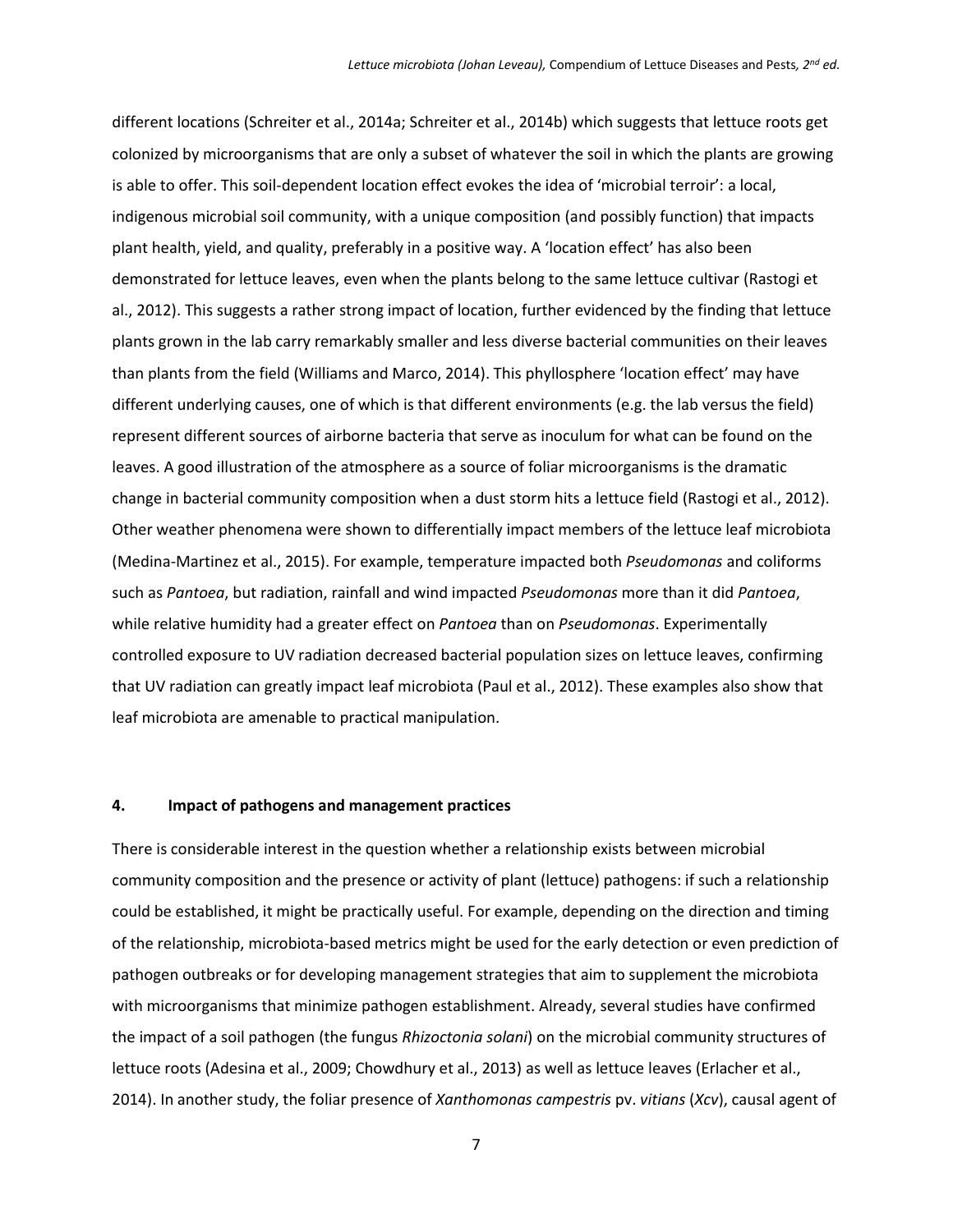bacterial leaf spot of lettuce, correlated positively with the relative abundance of bacteria from the genus *Alkanindiges*, but negatively with *Bacillus*, *Erwinia* and *Pantoea* [\(Rastogi et al., 2012\)](#page-10-2). The causeand-effect of this relationship remains unclear and untested still. Perhaps the presence and/or activity of *Xcv* changes the leaf surface community: a similar observation was made after artificial inoculation of field-grown lettuce heads with *E. coli* which led to a significant shift in the microbial community on the leaves, for reasons unknown [\(Williams et al., 2013\)](#page-10-3). Another explanation for the observed relationship between *Xcv* and other bacterial taxa is that somehow lettuce leaves are more susceptible to *Xcv* establishment if they carry *Alkanindiges* and less susceptible if they carry *Bacillus*, *Erwinia* and *Pantoea*. In this scenario, one might hypothesize that lettuce-derived isolates of *Bacillus*, *Erwinia* and *Pantoea* make good candidates as biocontrol agents of *Xcv* and bacterial leaf spot of lettuce.

Several studies have looked at the impact of biocontrol agents, rather than pathogens, on microbial community composition: in most cases, such impact was deemed negligible [\(Scherwinski et al., 2008;](#page-10-8) [Adesina et al., 2009;](#page-9-9) [Kohler et al., 2010;](#page-9-11) [Chowdhury et al., 2013;](#page-9-10) [Krober et al., 2014\)](#page-9-6) or minimal, i.e. when two biocontrol agents were applied as a mixture [\(Grosch et al., 2012\)](#page-9-12). Relatively few studies have so far addressed the impact of disease-reducing or growth-promoting practices on the microbial community composition of lettuce. In a laboratory setting, soil fumigation with methyl bromide and methyl iodide had –surprisingly– no impact on root or leaf microbiology [\(Ibekwe et al., 2010\)](#page-9-5). In contrast, irrigation type [\(Williams et al., 2013\)](#page-10-3) and crop rotation [\(Suzuki et al., 2012\)](#page-10-15) had a clear effect. The latter ties in nicely with the notion that plant genotype is a driver of microbiota composition (see above). Several studies report differences in leaf microbiota between conventionally and organically grown lettuce, although the underlying causes remain unknown [\(Zwielehner et al., 2008;](#page-10-1) [Leff and Fierer,](#page-10-5)  [2013\)](#page-10-5). Application of organic matter (manure, rice bran, fish meal) increased protease and alkaline phosphatase activity in rhizosphere soil more than application of chemical fertilizer (Sakurai [et al., 2007;](#page-10-9) [Sakurai et al., 2008\)](#page-10-10); it was suggested, but not actually measured, that this increase in enzymatic activity helps plant better absorb soil nitrogen and phosphate. Only one study so far actually linked lettuce growth to the lettuce microbiota: plant weight correlated negatively with fungal diversity richness in the soil and positively with the size of *Pseudomonas fluorescens* populations [\(Bonanomi et al., 2008\)](#page-9-13).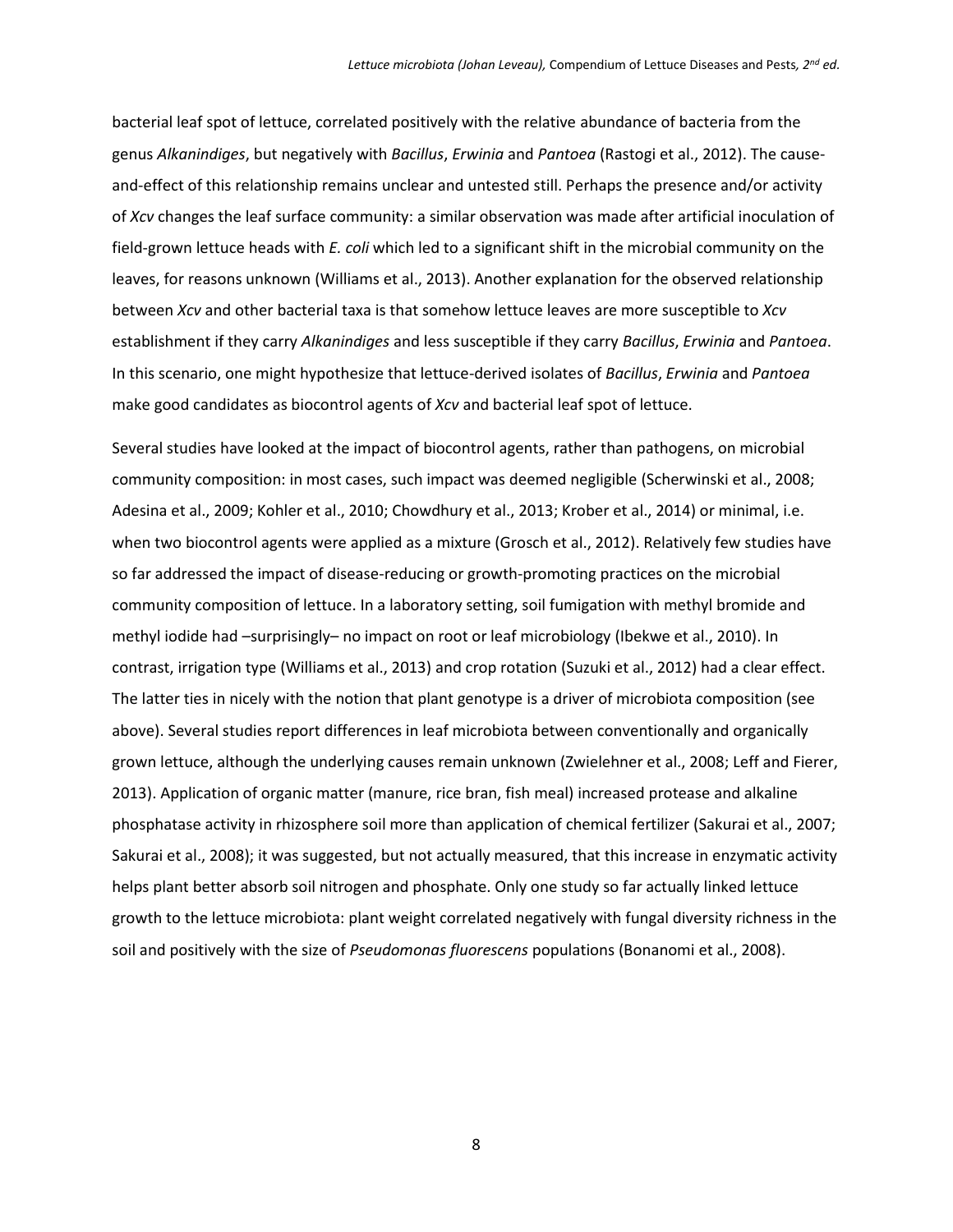## **5. Conclusion and outlook**

From the modest number of studies published to date on the structure and function of lettuce microbiota (most of the recent ones are featured here), several principles –but also questions– are emerging. It is evident that lettuce harbors a microbial community that is unique compared to that of other plants but that varies significantly along the shoot-to-root axis of a single plant or with its age. A new and interesting insight is that lettuce microbiota are manageable in the same way that lettuce pathogens are: by choosing different cultivars, applying different irrigation methods, or incorporating different soil amendments, microbial communities on leaves and roots can be altered. The big question remains: what, if any, is the impact of such alterations? Are some community structures better than others in providing plants with otherwise inaccessible soil nutrients or protecting them from pathogens or other stresses? Should we move on from just studying structure, and start looking into functional traits of these microorganisms, so as to establish a more mechanistic understanding of how different microbiota might impact plant growth and health? Very few studies so far have systematically tackled these questions, for which answers will be needed if the lettuce microbiota are to be exploited as a 'management tool' for improving lettuce production. Another knowledge gap in need of being addressed is that bacterial communities have received disproportionally more attention than those of fungi, oomycetes, and viruses. Yet, this latter group takes up many more pages in this Compendium than the bacterial pathogens do. How can we know if and how lettuce bacteria interact with or impact lettuce fungi/oomycetes, including those that have the potential to cause disease, without a profile available for both types of communities? A more rounded approach is needed to make sense of pathogen abundance and activity as a function of lettuce microbiota. Perhaps less relevant to the theme of this Compendium, but exciting nevertheless, is the link between lettuce leaf microbiota and consumer health. Much of that discussion is currently focused on the contamination of lettuce or other leafy greens with microorganisms that can make humans sick, such as *E. coli*, *Salmonella* and *Listeria*. However, the other side of that coin is the idea of the 'edible plant microbiota' [\(Berg et al., 2014\)](#page-9-14), i.e. the microorganisms that associate with raw-consumed food like leafy greens and that might serve as a source of bacteria with beneficial properties, such as probiotic activity and immune stimulation. Some [\(Leff and Fierer,](#page-10-5)  [2013\)](#page-10-5) already noted that humans are exposed to different types of bacteria depending on the types of produce that they consume and on how that produce was grown, i.e. conventionally versus organically.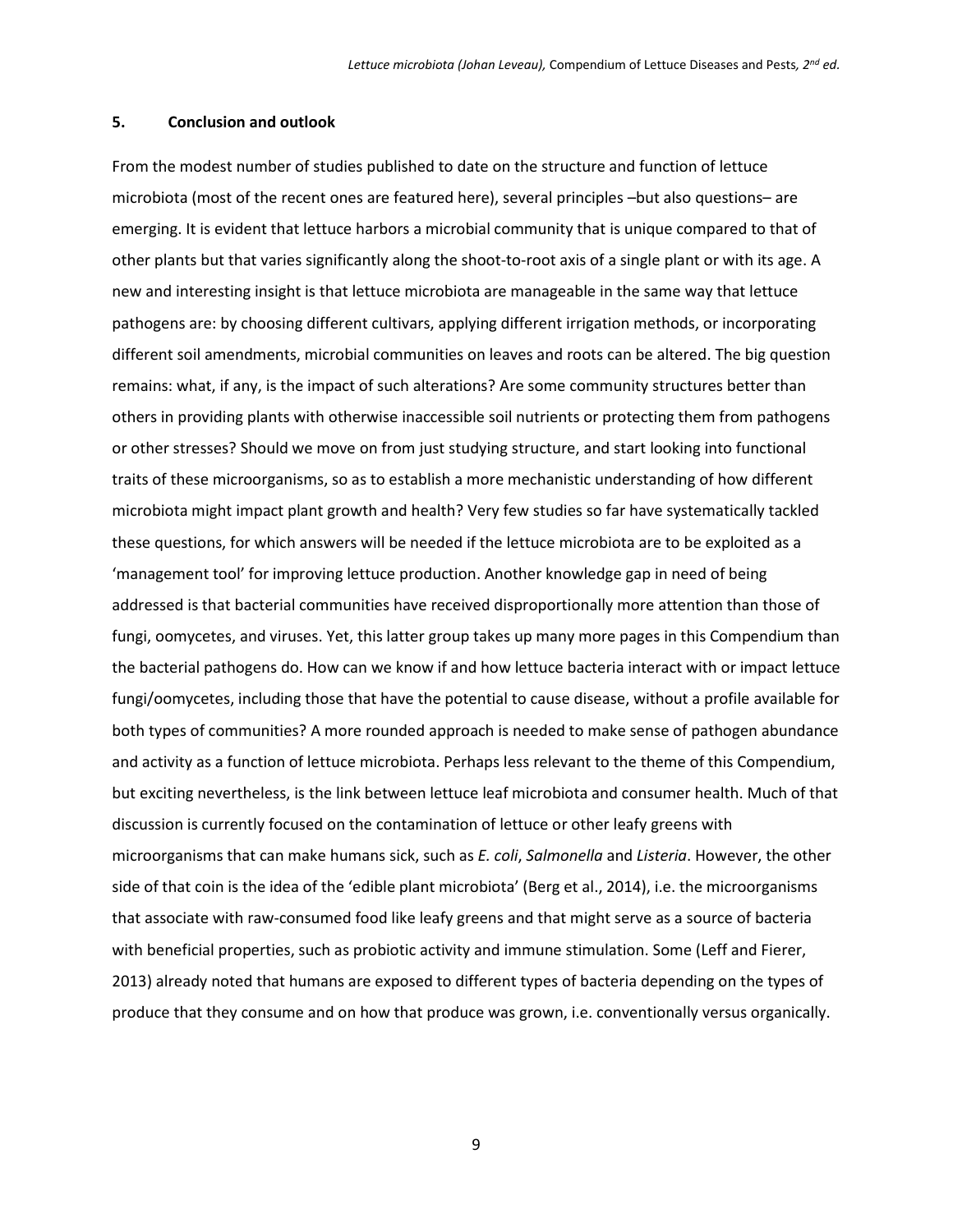# **References**

- <span id="page-9-9"></span>Adesina, M.F., Grosch, R., Lembke, A., Vatchev, T.D., and Smalla, K. 2009. In vitro antagonists of *Rhizoctonia solani* tested on lettuce: rhizosphere competence, biocontrol efficiency and rhizosphere microbial community response. Fems Microbiol Ecol 69:62-74.
- <span id="page-9-14"></span>Berg, G., Erlacher, A., Smalla, K., and Krause, R. 2014. Vegetable microbiomes: is there a connection among opportunistic infections, human health and our 'gut feeling'? Microb Biotechnol 7:487- 495.
- <span id="page-9-13"></span>Bonanomi, G., Chiurazzi, M., Caporaso, S., Del Sorbo, G., Moschetti, G., and Felice, S. 2008. Soil solarization with biodegradable materials and its impact on soil microbial communities. Soil Biol Biochem 40:1989-1998.
- <span id="page-9-7"></span>Cardinale, M., Grube, M., Erlacher, A., Quehenberger, J., and Berg, G. 2015. Bacterial networks and cooccurrence relationships in the lettuce root microbiota. Environ Microbiol 17:239-252.
- <span id="page-9-10"></span>Chowdhury, S.P., Dietel, K., Randler, M., Schmid, M., Junge, H., Borriss, R., Hartmann, A., and Grosch, R. 2013. Effects of *Bacillus amyloliquefaciens* FZB42 on lettuce growth and health under pathogen pressure and its impact on the rhizosphere bacterial community. PLoS One 8.
- <span id="page-9-4"></span>Dees, M.W., Lysoe, E., Nordskog, B., and Brurberg, M.B. 2015. Bacterial communities associated with surfaces of leafy greens: shift in composition and decrease in richness over time. Appl. Environ. Microbiol. 81:1530-1539.
- <span id="page-9-1"></span>Erlacher, A., Cardinale, M., Grosch, R., Grube, M., and Berg, G. 2014. The impact of the pathogen *Rhizoctonia solani* and its beneficial counterpart *Bacillus amyloliquefaciens* on the indigenous lettuce microbiome. Front Microbiol 5:175.
- <span id="page-9-12"></span>Grosch, R., Dealtry, S., Schreiter, S., Berg, G., Mendonca-Hagler, L., and Smalla, K. 2012. Biocontrol of *Rhizoctonia solani*: complex interaction of biocontrol strains, pathogen and indigenous microbial community in the rhizosphere of lettuce shown by molecular methods. Plant Soil 361:343-357.
- <span id="page-9-2"></span>Hunter, P.J., Hand, P., Pink, D., Whipps, J.M., and Bending, G.D. 2010. Both leaf properties and microbemicrobe interactions influence within-species variation in bacterial population diversity and structure in the lettuce (*Lactuca* species) phyllosphere. Appl. Environ. Microbiol. 76:8117-8125.
- <span id="page-9-0"></span>Ibekwe, A.M., and Grieve, C.M. 2004. Changes in developing plant microbial community structure as affected by contaminated water. Fems Microbiol Ecol 48:239-248.
- <span id="page-9-5"></span>Ibekwe, A.M., Papiernik, S.K., and Yang, C.H. 2010. Influence of soil fumigation by methyl bromide and methyl iodide on rhizosphere and phyllosphere microbial community structure. J Environ Sci Heal B 45:427-436.
- <span id="page-9-3"></span>Jackson, C.R., Randolph, K.C., Osborn, S.L., and Tyler, H.L. 2013. Culture dependent and independent analysis of bacterial communities associated with commercial salad leaf vegetables. BMC Microbiol. 13:274.
- <span id="page-9-8"></span>Khalil, S., Baath, E., Alsanius, B., Englund, J.E., Sundin, P., Gertsson, U.E., and Jensen, P. 2001. A comparison of sole carbon source utilization patterns and phospholipid fatty acid profiles to detect changes in the root microflora of hydroponically grown crops. Can. J. Microbiol. 47:302- 308.
- <span id="page-9-11"></span>Kohler, J., Knapp, B.A., Waldhuber, S., Caravaca, F., Roldan, A., and Insam, H. 2010. Effects of elevated CO2, water stress, and inoculation with *Glomus intraradices* or *Pseudomonas mendocina* on lettuce dry matter and rhizosphere microbial and functional diversity under growth chamber conditions. Journal of Soils and Sediments 10:1585-1597.
- <span id="page-9-6"></span>Krober, M., Wibberg, D., Grosch, R., Eikmeyer, F., Verwaaijen, B., Chowdhury, S.P., Hartmann, A., Puhler, A., and Schluter, A. 2014. Effect of the strain *Bacillus amyloliquefaciens* FZB42 on the microbial community in the rhizosphere of lettuce under field conditions analyzed by whole rnetagenome sequencing. Front Microbiol 5.